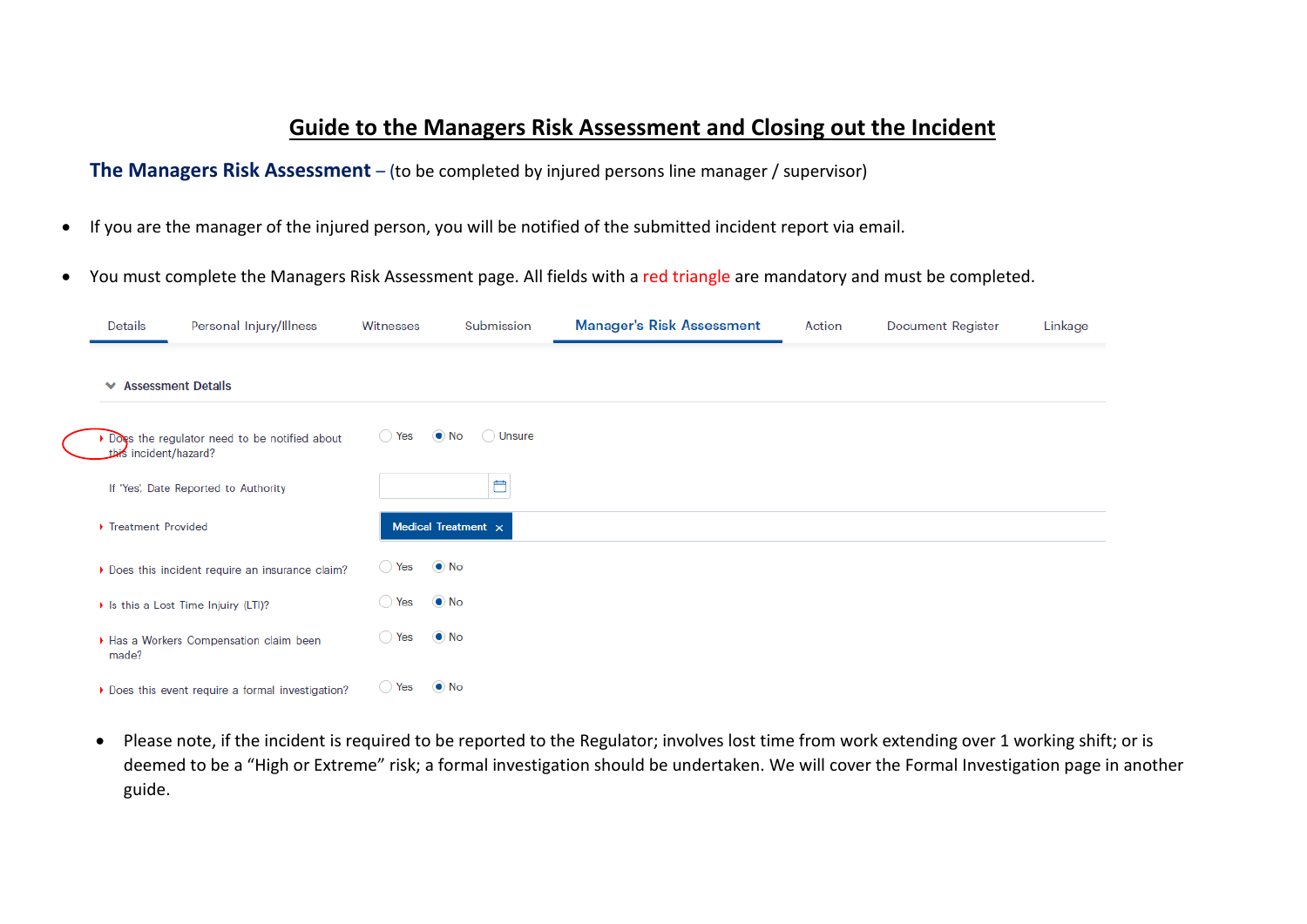- You must calculate the Risk Rating using the UWA Risk Matrix embedded in Camms.
- Assign levels of Likelihood and levels of Consequence using the drop-down menus in each field box.
- You must then type in the risk rating. This will then allow you to select the specific risk rating range E.g. High (H2) in the drop down menu.
	- **₩** Risk Assessment

|                       |                                    |                          | <b>RISK RATING</b>       |                          |                        | LIKELIHOOD MATRIX               |                                      |                                                                                                                                                                             |  |  |
|-----------------------|------------------------------------|--------------------------|--------------------------|--------------------------|------------------------|---------------------------------|--------------------------------------|-----------------------------------------------------------------------------------------------------------------------------------------------------------------------------|--|--|
| Likelihood            | Low                                | <b>Minor</b>             | Consequence<br>Moderate  | Major                    | Catastrophic           | Likelihood                      | Probability                          | Frequency                                                                                                                                                                   |  |  |
|                       |                                    |                          |                          |                          |                        |                                 | Commonplace,                         | Expected to occur on a regular basis at UWA.                                                                                                                                |  |  |
| <b>Almost Certain</b> | <b>Minor</b><br>(Mi2)              | <b>Moderate</b><br>(Mo1) | <b>High</b><br>(H1)      | Extreme/<br>(E2)         | <b>Extreme</b><br>(E5) | <b>Almost</b><br><b>Certain</b> | expected to<br>occur.                | Has occurred 10 or more times in 10 years at UWA or<br>the Australian higher education/research sectors.                                                                    |  |  |
| Likely                | <b>Minor</b><br>(M <sub>i</sub> 1) | <b>Minor</b><br>(Mi4)    | <b>Moderate</b><br>(Mo3) | <b>Extreme</b><br>(E1)   | <b>Extreme</b><br>(E4) | <b>Likely</b>                   | Highly<br>probable it will<br>occur. | Expected to occur in most cases or on a regular basis at<br>UWA.<br>Has occurred 7 or more times in 10 years at UWA or the<br>Australian higher education/research sectors. |  |  |
| <b>Possible</b>       | Low<br>(L3)                        | <b>Minor</b><br>(Mi3)    | <b>Moderate</b><br>(Mo2) | <b>High</b><br>(H2)      | <b>Extreme</b><br>(E3) | Possible                        | Could occur at<br>some time.         | May occur periodically at UWA.<br>Has occurred 3 or more times in 10 years at UWA or the<br>Australian higher education/research sectors.                                   |  |  |
| Unlikely              | Low<br>(L2)                        | Low<br>(L5)              | <b>Minor</b><br>(Mi6)    | <b>Moderate</b><br>(Mo5) | <b>High</b><br>(H4)    | Unlikely                        | Unexpected<br>but may occur.         | May occur occasionally at UWA.<br>Has occurred 1 to 2 times in 10 years in UWA or the<br>Australian higher education/research sectors.                                      |  |  |
| Rare                  | Low<br>(L1)                        | Low<br>(L4)              | <b>Minor</b><br>(Mi5)    | <b>Moderate</b><br>(Mo4) | <b>High</b><br>(H3)    | Rare                            | Exceptional<br>unlikely event.       | May occur in unexpected circumstances at UWA.<br>Not known to have occurred in UWA or the Australian<br>higher education/research sectors.                                  |  |  |

| <b>CONSEQUENCE MATRIX</b> |                                                                                               |                                                                            |                                                                                                                                           |                                                                                                                   |                                                               |  |  |  |  |  |  |  |  |
|---------------------------|-----------------------------------------------------------------------------------------------|----------------------------------------------------------------------------|-------------------------------------------------------------------------------------------------------------------------------------------|-------------------------------------------------------------------------------------------------------------------|---------------------------------------------------------------|--|--|--|--|--|--|--|--|
| Category                  | LOW                                                                                           | Minor                                                                      | <b>Moderate</b>                                                                                                                           | <b>Major</b>                                                                                                      | <b>Catastrophic</b>                                           |  |  |  |  |  |  |  |  |
| Safety and Health         | Near miss or non-serious<br>incident requiring local first<br>aid treatment.<br>No Lost time. | Incident resulting in medical<br>treatment.<br>Loss time injury < 10 days. | Incident resulting in<br>injuries/illness requiring<br>medical treatment and short<br>term hospitalisation.<br>Loss time iniury > 10 days | Severe injury or illness<br>resulting in extended<br>hospitalisation, permanent<br>disability or single fatality. | Multiple permanent<br>disabilities, illness or<br>fatalities. |  |  |  |  |  |  |  |  |

| Likelihood                        | Possible  |                          |
|-----------------------------------|-----------|--------------------------|
| $\blacktriangleright$ Consequence | Major     |                          |
| <b>Calculated Risk Rating</b>     | High      | $\overline{\phantom{a}}$ |
| Specific Risk Rating              | High (H2) |                          |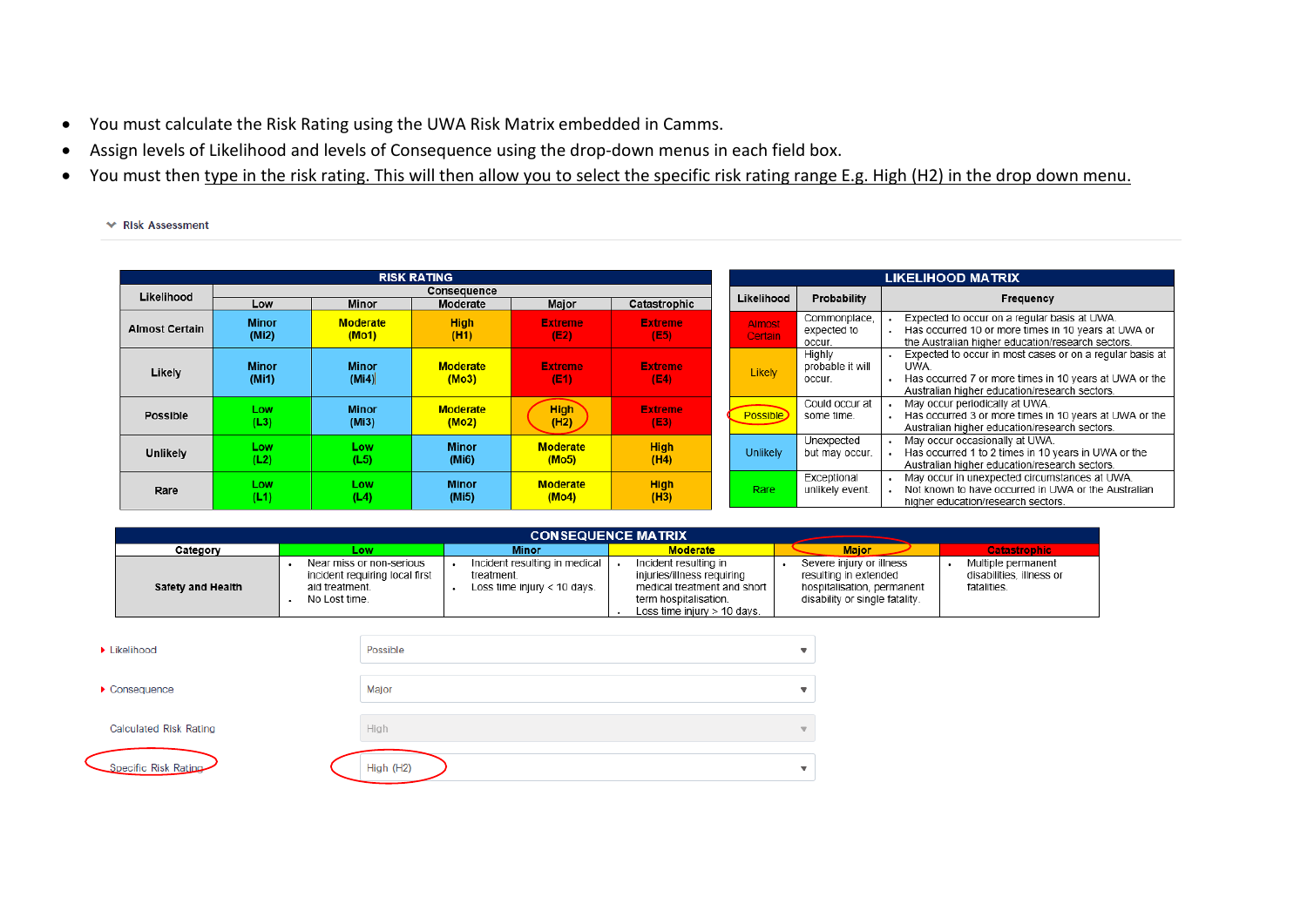Select the Contributing Factors from the drop-down menu box. You can select multiple factors.

If at this stage the causes and corrective actions are clear, you can develop "Agreed Actions" by pressing the "Actions" button. This will populate the action in the "Actions Register" on the "Actions Page". You can also attach documents by pressing the "Documents" button.

| Contributing Factors                                                  | Behaviour Factors x                       | Work Environment/Scheduling x | Knowledge, skills, competence & training x                                                                         |  |
|-----------------------------------------------------------------------|-------------------------------------------|-------------------------------|--------------------------------------------------------------------------------------------------------------------|--|
| $\triangleright$ Details                                              |                                           |                               | The injured person was unfamiliar with the task and was distracted and did not see the bollard and tripped over it |  |
|                                                                       |                                           |                               |                                                                                                                    |  |
| <b>★ Agreed Actions</b>                                               |                                           |                               |                                                                                                                    |  |
| Do any actions need to be in place to mitigate<br>the risk?           | Actions                                   |                               |                                                                                                                    |  |
| <b>Further Comments</b>                                               | Actions developed in the action register. |                               |                                                                                                                    |  |
|                                                                       |                                           |                               |                                                                                                                    |  |
| Please attach any supporting evidence (Photos,<br>Documentation, Etc) | Documents                                 |                               |                                                                                                                    |  |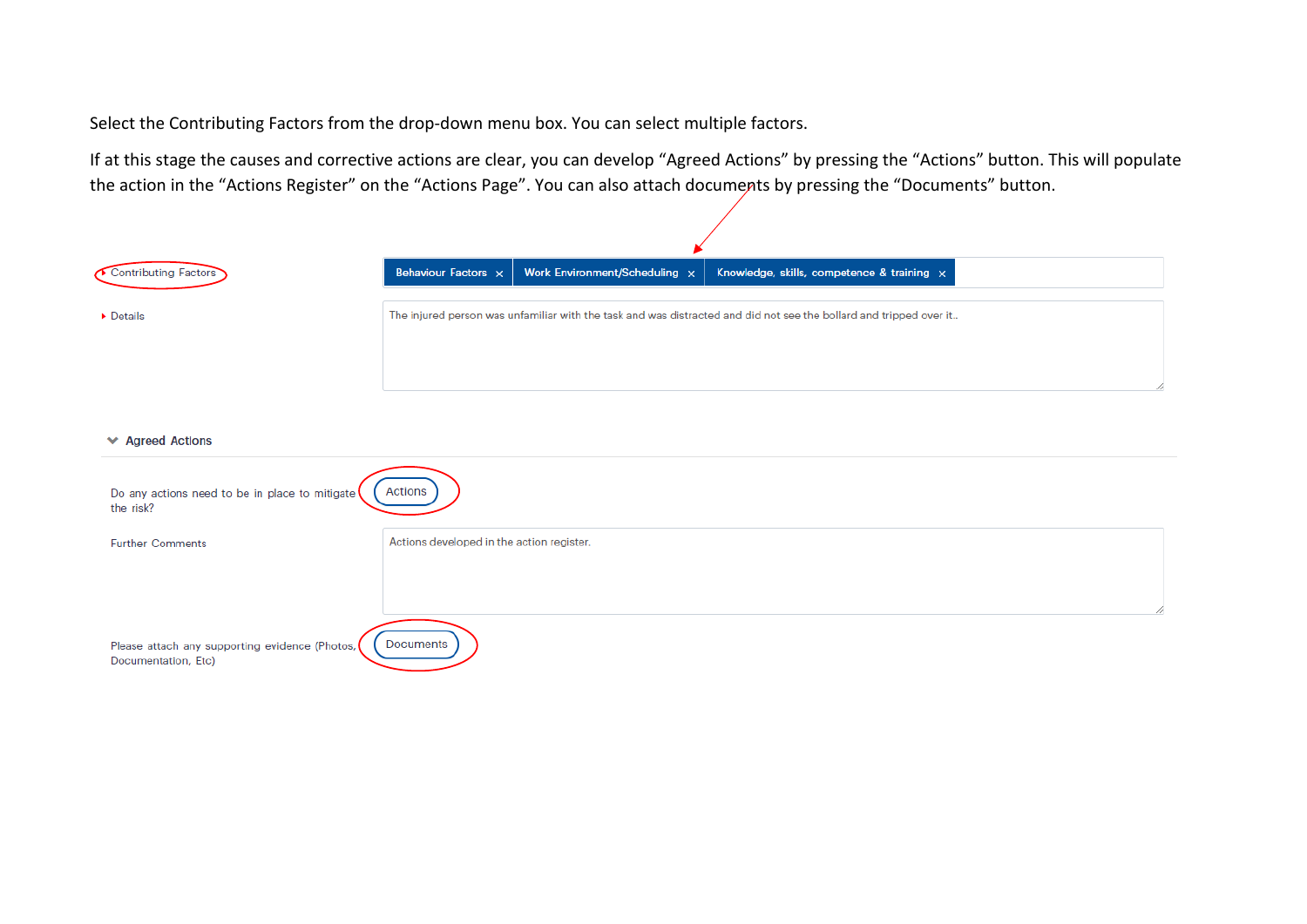# **Actions Page**

• Add actions by pressing the "Add New" button.

| Details              | Personal Injury/Illness              |                | Submission          | Manager's Risk Assessment |               | <b>Action</b>  |                   | <b>Document Register</b> |            | Linkage         | Close               |                 |             |             |                                              |                   |                  |  |
|----------------------|--------------------------------------|----------------|---------------------|---------------------------|---------------|----------------|-------------------|--------------------------|------------|-----------------|---------------------|-----------------|-------------|-------------|----------------------------------------------|-------------------|------------------|--|
| <b>Event Actions</b> |                                      |                |                     |                           |               |                |                   |                          |            |                 |                     |                 |             |             |                                              |                   | $\oplus$ Add New |  |
| <b>Action Title</b>  |                                      | $\overline{z}$ | <b>Action Owner</b> | $\nabla$                  | <b>Status</b> | $\overline{Y}$ | <b>Start Date</b> | $\triangledown$          | Due Date   | $\triangledown$ | Percent<br>Complete | $\triangledown$ | Performance |             |                                              |                   |                  |  |
|                      | Reinforce need for safe movement and |                | Alex Scholz         |                           | Completed     |                | 21/10/2021        |                          | 21/10/2021 |                 | 100 %               |                 | On Track    |             | <b>fil</b> Delete<br>$\mathscr O$ Edit       |                   |                  |  |
| $10 \times$          | items per page   1 - 1 of 1 items    |                |                     |                           |               |                |                   |                          |            |                 |                     |                 |             | $R = 4$ (1) | $\mathbb{P} \qquad \mathbb{P} \qquad \qquad$ | Go to page 1 of 1 |                  |  |

Previous

< Manager's Risk Assessment

**Next** Document Register >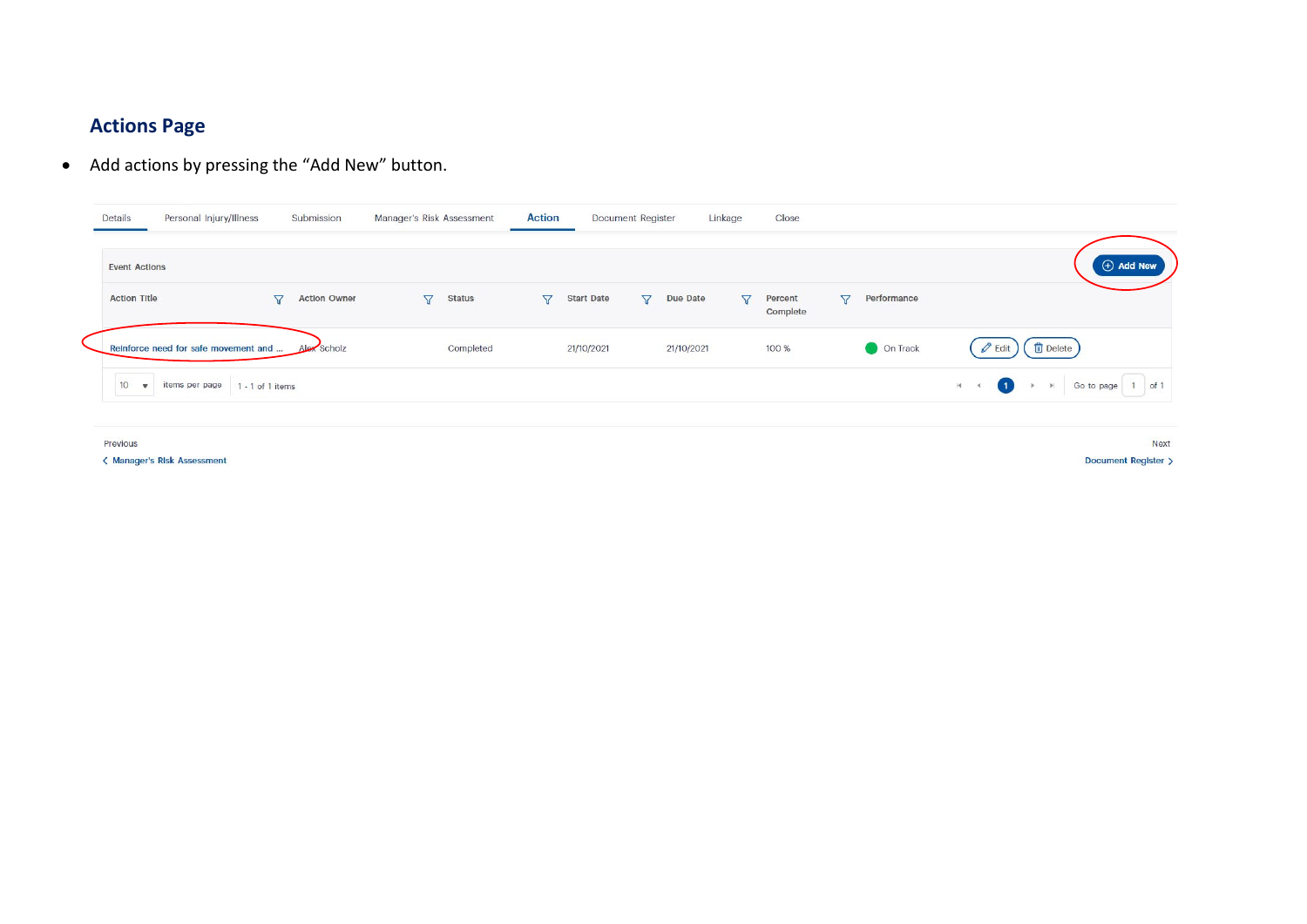- In the New Action details page complete all fields.
- Give the action a title and describe it in sufficient detail. Assign start and due dates and an Action Owner.
- The Action Owner will receive an email notification when this is done.
- Once satisfied the required information has been entered, press the "Save" button and the "Return" button to return to the Actions page.

| <b>Event Action Details</b> |                                               | <sup>O</sup> History<br><b>fi</b> Delete<br><b>Z</b> Draft<br><b>凸</b> Save<br>< Return |
|-----------------------------|-----------------------------------------------|-----------------------------------------------------------------------------------------|
| · Action Title              | Remove protruding metal pipe.                 |                                                                                         |
| Description                 | Remove protruding metal pipe.                 |                                                                                         |
|                             |                                               |                                                                                         |
|                             |                                               |                                                                                         |
| · Start Date                | OB<br>15/10/2021 12:00 AM                     |                                                                                         |
| · Due Date                  | <b>E</b> O<br>15/10/2021 03:30 AM             |                                                                                         |
| · Action Owner              | Alex Scholz - Test<br>$\overline{\mathbf{v}}$ |                                                                                         |
| · Status                    | Completed<br>$\mathbf{v}$                     |                                                                                         |
| Comment                     |                                               |                                                                                         |
|                             |                                               |                                                                                         |
|                             |                                               |                                                                                         |
| <b>Percent Complete</b>     | 100                                           |                                                                                         |
| <b>Completion Date</b>      | IO <sub>O</sub><br>15/10/2021 03:03 PM        |                                                                                         |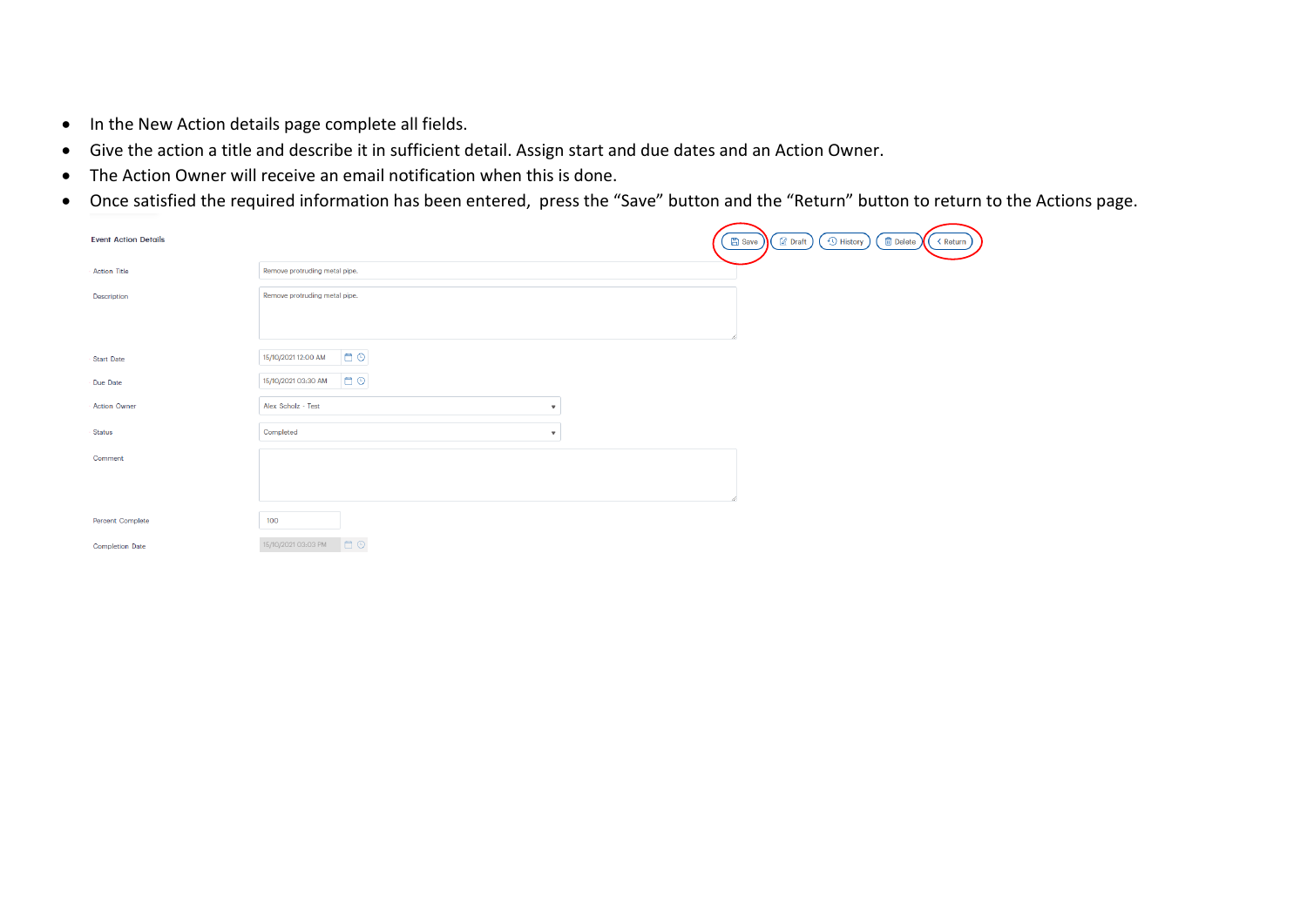### **The Document Register Page**

- The Document Register page provides a table display of all the documents attached to the incident.
- To add a new document press the "Add New" button.
- When satisfied with the attached documents press "Next" to progress to the Linkage page.

| Details                                     | Personal Injury/Illness                                                                                                                                                                                                                     | Submission          | Manager's Risk Assessment | <b>RCA</b> Investigation       | <b>Workers Compensation</b> | Action | <b>Document Register</b> | Linkage                 | Close                               |  |  |  |
|---------------------------------------------|---------------------------------------------------------------------------------------------------------------------------------------------------------------------------------------------------------------------------------------------|---------------------|---------------------------|--------------------------------|-----------------------------|--------|--------------------------|-------------------------|-------------------------------------|--|--|--|
|                                             |                                                                                                                                                                                                                                             |                     |                           |                                |                             |        |                          |                         |                                     |  |  |  |
| <b>Upload Documents</b>                     |                                                                                                                                                                                                                                             |                     |                           |                                |                             |        |                          |                         |                                     |  |  |  |
| <b>Object Name</b>                          |                                                                                                                                                                                                                                             | $\overline{\nabla}$ | <b>Field Name</b>         | $\triangledown$<br><b>Name</b> | $\triangledown$             |        |                          | $\Delta$<br><b>Type</b> | Date Uploaded \7<br>$\triangledown$ |  |  |  |
| 10 <sup>°</sup><br>$\overline{\phantom{a}}$ | <b>Description</b><br>e)<br>No content have been added here yet. Click "Add Now" to get started<br>$\Theta$ Add New<br>■ Go to page 0 of 0<br>$\circ$<br>items per page<br>No items to display<br>$ 4 \rangle$ $ 4 \rangle$<br>$\mathbb{P}$ |                     |                           |                                |                             |        |                          |                         |                                     |  |  |  |

**Next** 

Previous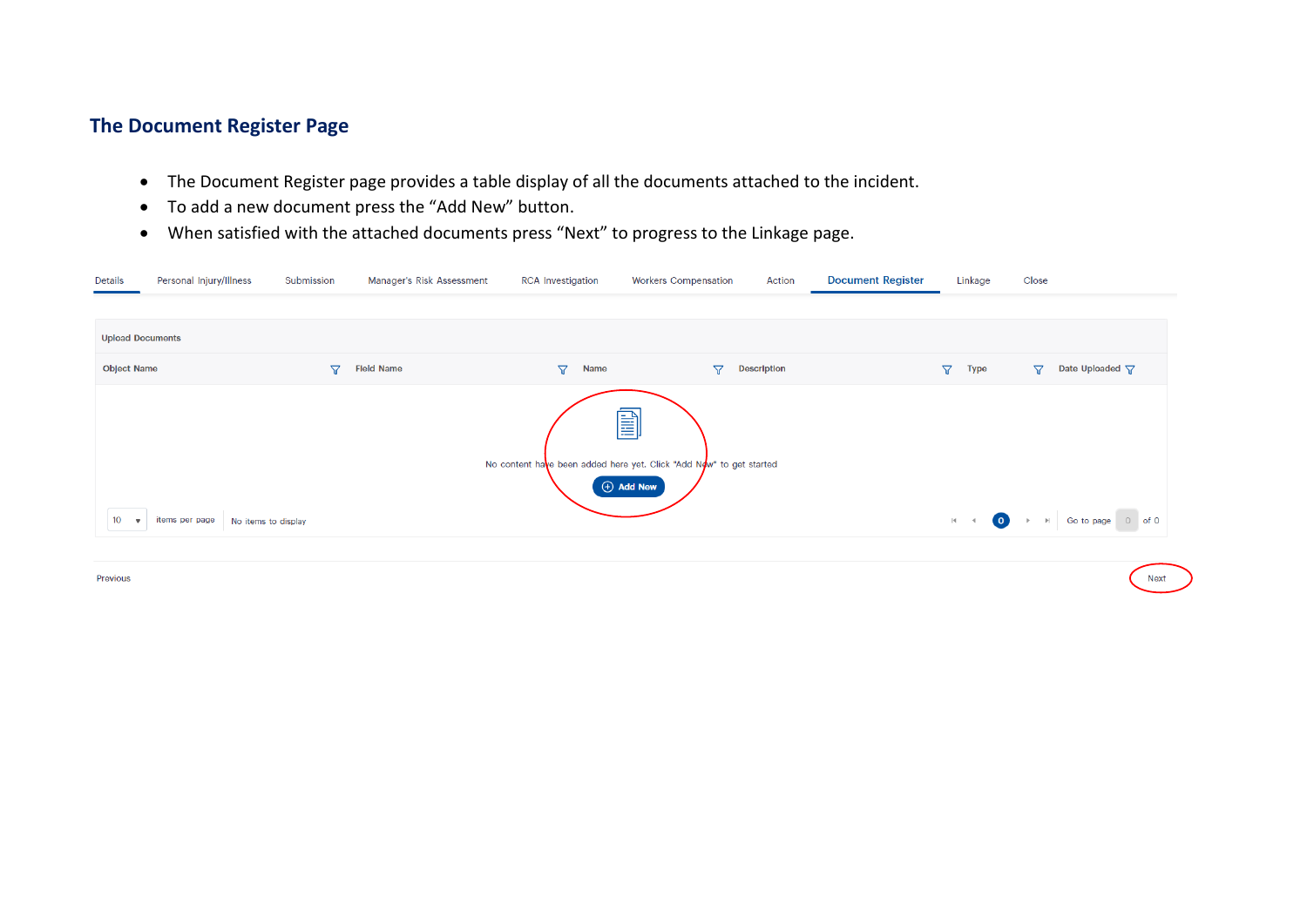#### **The Linkage page**

The Linkage page allows you to link the incident to other documents e.g. an existing risk assessment to provide further context to the risk rating. Press the "+ New" button to add a new linkage.

| Details             | Personal Injury/Illness | Submission | Manager's Risk Assessment | <b>RCA</b> Investigation | <b>Workers Compensation</b> | Action | Document Register | Linkage | Close |                 |
|---------------------|-------------------------|------------|---------------------------|--------------------------|-----------------------------|--------|-------------------|---------|-------|-----------------|
| Linkages            |                         |            |                           |                          |                             |        |                   |         |       | $\bigoplus$ New |
| <b>Linked Item</b>  |                         |            |                           |                          |                             |        |                   |         |       |                 |
|                     |                         |            |                           |                          |                             |        |                   |         |       |                 |
| Previous            |                         |            |                           |                          |                             |        |                   |         |       | Next            |
| < Document Register |                         |            |                           |                          |                             |        |                   |         |       | $Close \n$      |

The two fields "Linkage Types" and 'Linkage" have drop down menus that allow you to select the relevant document.

| Linkages           |                                          | $\Theta$ New<br><b>日</b> Save |
|--------------------|------------------------------------------|-------------------------------|
| Linkage Types      | Event                                    |                               |
| Linkage            | Please Select<br>This field is required. |                               |
| <b>Linked Item</b> |                                          |                               |